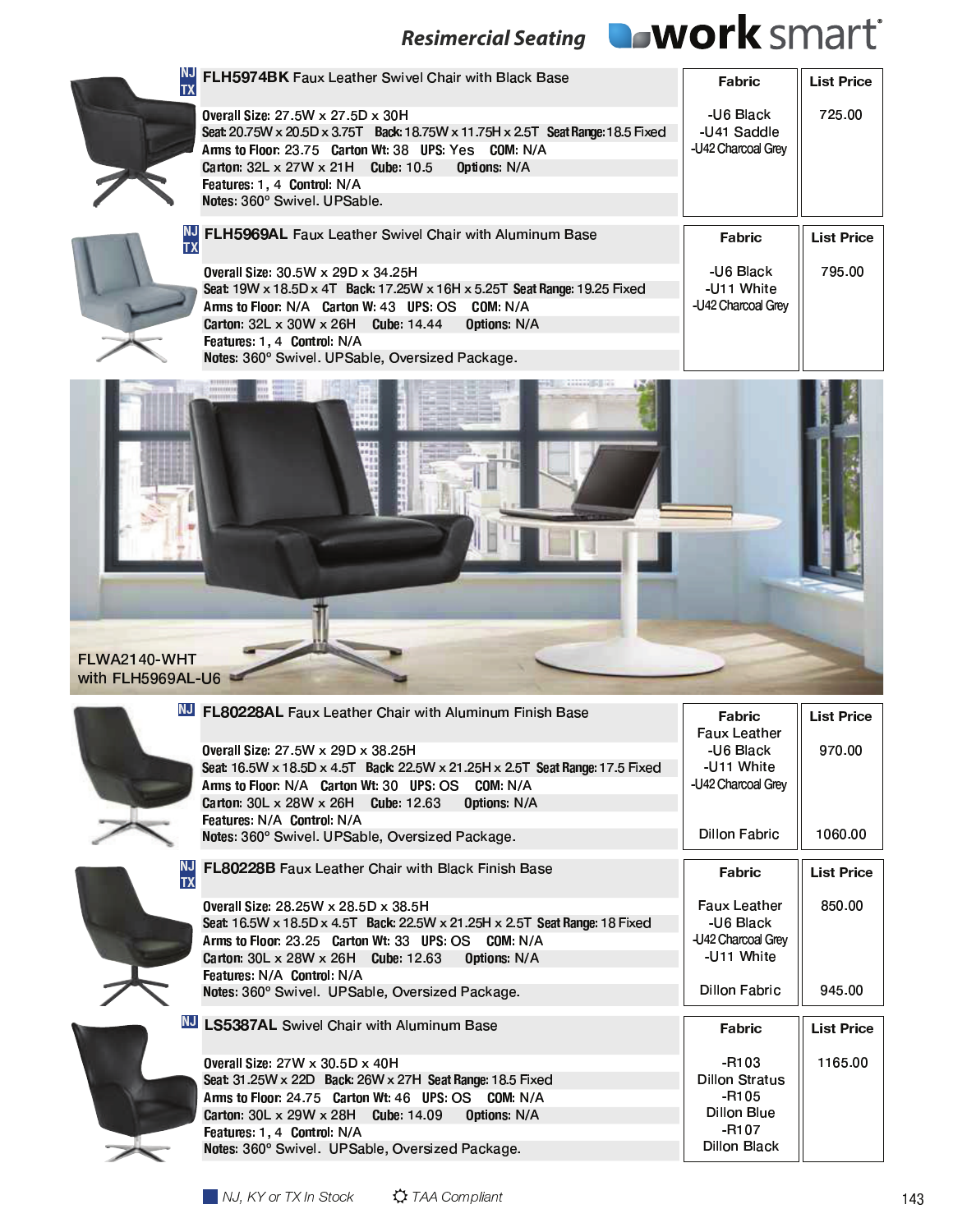# **Resimercial Seating**

| <b>TX</b> | GNA50400 Lounge Chair with Molded Foam Seat and Back, Headrest<br>and Chrome Base                              | <b>Fabric</b>                  | <b>List Price</b> |
|-----------|----------------------------------------------------------------------------------------------------------------|--------------------------------|-------------------|
|           |                                                                                                                |                                | 1080.00           |
|           | Overall Size: 29W x 35D x 43.25H<br>Seat 24.75W x 21D x 2.75T Back: 24.5W x 27.5H x 2.75T Seat Range: 17 Fixed | -R103<br><b>Dillon Stratus</b> |                   |
|           | Arms to Floor: N/A Carton Wt: 48 UPS: Yes COM: N/A                                                             | $-R105$                        |                   |
|           | Carton: 38L x 28W x 16H Cube: 9.85<br>Options: N/A                                                             | Dillon Blue                    |                   |
|           | Features: N/A Control: N/A                                                                                     | $-R107$                        |                   |
|           | Notes: NJ In-Stock: -R107 Dillon Black                                                                         | <b>Dillon Black</b>            |                   |
|           |                                                                                                                |                                |                   |
|           | <b>The LRL</b> Lounge Chair with Padded Seat and Back, and Chrome Base                                         |                                |                   |
| ΝJ        |                                                                                                                | Fabric                         | <b>List Price</b> |
| <b>TX</b> | Overall Size: 28W x 28D x 32H                                                                                  | -R103                          | 845.00            |
|           | Seat: 20W x 19.5D x 3T Back: 19W x 14.75H x 3T Seat Range: 17.5 Fixed                                          | Dillon Stratus                 |                   |
|           | Arms to Floor: 28 Carton Wt: 36 UPS: Yes COM: N/A                                                              | $-R105$                        |                   |
|           | Carton: $32L \times 28W \times 21H$ Cube: 10.88<br>Options: N/A                                                | Dillon Blue                    |                   |
|           | Features: N/A Control: N/A                                                                                     | $-R107$                        |                   |
|           | Notes:                                                                                                         | <b>Dillon Black</b>            |                   |
|           |                                                                                                                |                                |                   |
|           |                                                                                                                |                                |                   |
|           | THP Lounge Chair with Padded Seat and Back, Sled Style Chrome                                                  | <b>Fabric</b>                  | <b>List Price</b> |
|           | <b>NJ</b> Finish Base                                                                                          | -M78 Charcoal                  |                   |
|           | $IX$ Overall Size: 26W x 27.75D x 32.5H                                                                        | Faux Leather:                  | 665.00            |
|           | Seat: 25.5W x 19D x 3T Back: 23.75W x 15H x 3T Seat Range: 19 Fixed                                            | -U6 Black                      |                   |
|           | Arms to Floor: N/A Carton Wt: 32 UPS: Yes COM: N/A                                                             | -U42 Charcoal Grey             |                   |
|           | Carton: $28L \times 27W \times 20H$ Cube: 8.75<br>Options N/A                                                  | -U11 White                     |                   |
|           | Features: N/A Control: N/A                                                                                     |                                |                   |
|           | Notes: NJ In-Stock: - U6 Black and - U11 White                                                                 | Grade A:                       | 750.00            |
|           | <b>UPSable, Oversized Package.</b>                                                                             | Dillon Fabric:                 | 750.00            |
|           |                                                                                                                |                                |                   |
|           | <b>BRK</b> Brooks Lounge Chair with Padded Faux Leather Seat and Back,                                         | <b>Fabric</b>                  | <b>List Price</b> |
|           | <b>Powder Coated Metal Frame</b>                                                                               |                                |                   |
|           | Overall Size: 25.25W x 28.5D x 30.75H                                                                          | <b>Faux Leather</b>            | 495.00            |
|           | Seat: 17.25W x 18.5D x 3.35T Back: 15.75W x 16.5H x 2.5T Seat Range: 17.25 Fixed                               |                                |                   |
|           | Arms to Floor: 22.75 Carton Wt: 32 UPS: Yes COM: N/A                                                           | -R43 Sand                      |                   |
|           | Carton: 27L x 26W x 23H Cube: 9.34<br><b>Options N/A</b>                                                       | -R44 Grey                      |                   |
|           | Features: N/A Control: N/A                                                                                     | -R45 Navy                      |                   |
|           | Notes:                                                                                                         |                                |                   |
|           |                                                                                                                |                                |                   |
|           |                                                                                                                |                                |                   |

| PPR Piper Lounge Chair with Padded Faux Leather Seat and Back,<br><b>Powder Coated Metal Frame</b> | Fabric              | <b>List Price</b> |
|----------------------------------------------------------------------------------------------------|---------------------|-------------------|
| Overall Size: 23.25W x 22.75D x 33H                                                                | <b>Faux Leather</b> | 395.00            |
| Seat: 16.5W x 15.75D x 2.75T Back: 19.5W x 13.75H x 2T Seat Range: 19 Fixed                        |                     |                   |
| Arms to Floor: 23.5 Carton Wt: 18 UPS: Yes COM: N/A                                                | -P52 Smoke          |                   |
| Carton: 29L x 24W x 13H Cube: 5.23 Options: N/A                                                    | -P53 Saddle         |                   |
| Features: N/A Control: N/A                                                                         | $-P54 Foq$          |                   |
| JEV<br>Notes:                                                                                      |                     |                   |
|                                                                                                    |                     |                   |

### **Modular Reception Seating**

| <b>SEAU</b> WST51A Wall Street Arm Chair with Chrome Base                                               | Fabric              | <b>List Price</b> |
|---------------------------------------------------------------------------------------------------------|---------------------|-------------------|
| Overall Size: 30.5W x 28D x 31H                                                                         | <b>Faux Leather</b> | 950.00            |
| Seat: 23W x 22D x 6.5T Back: 23.5W x 15.5H x 6.5T Seat Range: 17.5 Fixed                                | -B18 Black          |                   |
| Arms to Floor: 24.75 Carton Wt: 70 UPS: OS COM: N/A                                                     | -E34 Espresso       |                   |
| Carton: 31L x 26W x 24H Cube: 11.19 Options: N/A                                                        | -W32 White          |                   |
| Features: N/A Control: N/A                                                                              | -U22 Smoke          |                   |
| Notes: Stand Alone, Oversized.<br>TX In-Stock: - B18 Black and - E34 Espresso. KY In-Stock: - B18 Black |                     |                   |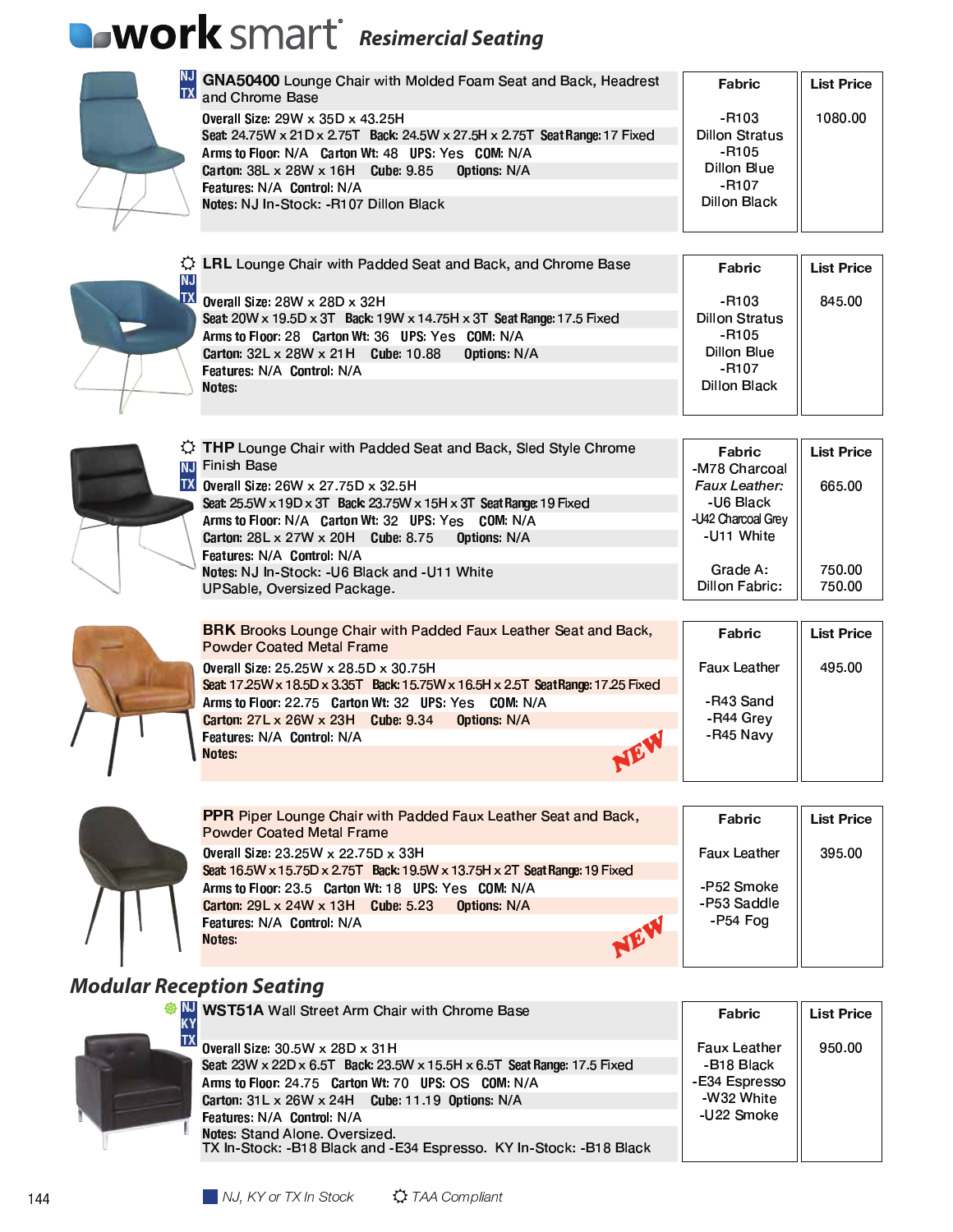## Reception Seating - Wood **QoWOrk** SMArt<sup>®</sup>

 $\mathbb{I}$ 



**XX** ETN Ethan Accent Chair with Espresso Finish Wood Legs Fabric **List Price** Overall Size: 30W x 26D x 29H **Espresso Finish** Seat: 21W x 19.5D Back: 29.75W x 11.75H Seat Range: 18.5 Fixed with Arms to Floor: N/A Weight: 35 UPS: OS COM: N/A -L37 Blue Denim 650.00 Carton: 30L x 27W x 24H Cube: 11.25 Options: N/A -L38 Linen -PD22 Cranberry Features: N/A Control: N/A -PD24 Cocoa Notes: -PD26 Pewter



| <b>XY SHE Shelly Tufted Chair with Coffee Finish Wood Legs</b>          | Fabric               | <b>List Price</b> |
|-------------------------------------------------------------------------|----------------------|-------------------|
| 0 verall Size: 27.75W x 29.75D x 33.5H                                  | <b>Coffee Finish</b> |                   |
| Seat 26W x 19.5D x 4.5T Back: 23.5W x 17.5H x 3T Seat Range: 17.5 Fixed | with                 |                   |
| Arms to Floor: N/A Weight: 33 UPS: OS COM: N/A                          | -K14 Azure           | 625.00            |
| Carton: 31L x 29W x 23H Cube: 11.96 Options: N/A                        | -K21 Sea             |                   |
| Features: N/A Control: N/A                                              | -K26 Charcoal        |                   |
| Notes: KY In-Stock: -K21 Sea                                            | -L32 Linen           |                   |



| <b>CHA51</b> Chatou Accent Chair with Coffee Finish Wood Legs                                                                                                                                                                 | Fabric                                                              | <b>List Price</b> |
|-------------------------------------------------------------------------------------------------------------------------------------------------------------------------------------------------------------------------------|---------------------------------------------------------------------|-------------------|
| Overall Size: 26.75W x 30.75D x 34.5H<br>Seat 18.5W x 21D x 7.5T Back: 24W x 15.5H x 5T Seat Range: 19 Fixed<br>Arms to Floor: 24 Weight: 37 UPS: OS COM: N/A<br>Carton: $31L \times 28W \times 24H$ Cube: 12.05 Options: N/A | <b>Coffee Finish</b><br>with<br>-V36 Emerald Green<br>-V37 Charcoal | 675.00            |
| <b>Features: N/A Control: N/A</b><br><b>Notes</b>                                                                                                                                                                             | -V38 Midnight Blue                                                  |                   |



| <b>RHD51</b> Rhodes Accent Chair with Coffee Finish Wood Legs                                                    | Fabric                       | <b>List Price</b> |
|------------------------------------------------------------------------------------------------------------------|------------------------------|-------------------|
| <b>Overall Size: 26.75W x 31D x 32.75H</b><br>Seat 20W x 21D x 9.5T Back: 23W x 13.75H x 5T Seat Range: 19 Fixed | <b>Coffee Finish</b><br>with |                   |
| Arms to Floor: N/A Weight: 34 UPS: OS COM: N/A                                                                   | -M17 Green                   | 650.00            |
| Carton: 31 L x 28W x 25H Cube: 12.5 Options: N/A                                                                 | -M21 Blue                    |                   |
| Features: N/A Control: N/A                                                                                       | -M55 Dove                    |                   |
| <b>Notes</b>                                                                                                     |                              |                   |



| <b>EWD</b> Eastwood Accent Chair with Medium Espresso Finish Wood Legs | <b>Fabric</b> | <b>List Price</b> |
|------------------------------------------------------------------------|---------------|-------------------|
| <b>Overall Size: 27.75W x 28D x 28H</b>                                | -S74 Grey     | 635.00            |
| Seat 20W x 21D x 6T Back: 27.5W x 22H x 8T Seat Range: 19 Fixed        | -S75 Blue     |                   |
| Arms to Floor: 23 Carton Wt: 38 UPS: OS COM: N/A                       | -S82 Pumice   |                   |
| Carton: $29L \times 28W \times 23H$ Cube: 10.8 Options: N/A            |               |                   |
| Features: N/A Control: N/A                                             |               |                   |
| Notes:                                                                 |               |                   |



| <b>CLC</b> Calico Accent Chair with Amber Finish Tapered Wood Legs                                                                                                                                                                                                                                                   | Fabric                                                   | <b>List Price</b> |
|----------------------------------------------------------------------------------------------------------------------------------------------------------------------------------------------------------------------------------------------------------------------------------------------------------------------|----------------------------------------------------------|-------------------|
| <b>Overall Size: 31.5W x 28.5D x 35.75H</b><br>Seat 16.5W x 19.5D x 5.25T Back: 24W x 15.75H x 4.75T Seat Range: 19.75 Fixed<br>Arms to Floor: N/A Carton Wt: 35 UPS: OS COM: N/A<br>Carton: $32L \times 30W \times 24H$ Cube: 13.33 Options: N/A<br>Features: N/A Control: N/A<br>Notes: UPSable, Oversized Package | -M5 Tangerine<br>-M17 Green<br>-M52 Cream<br>-M59 Cement | 675.00            |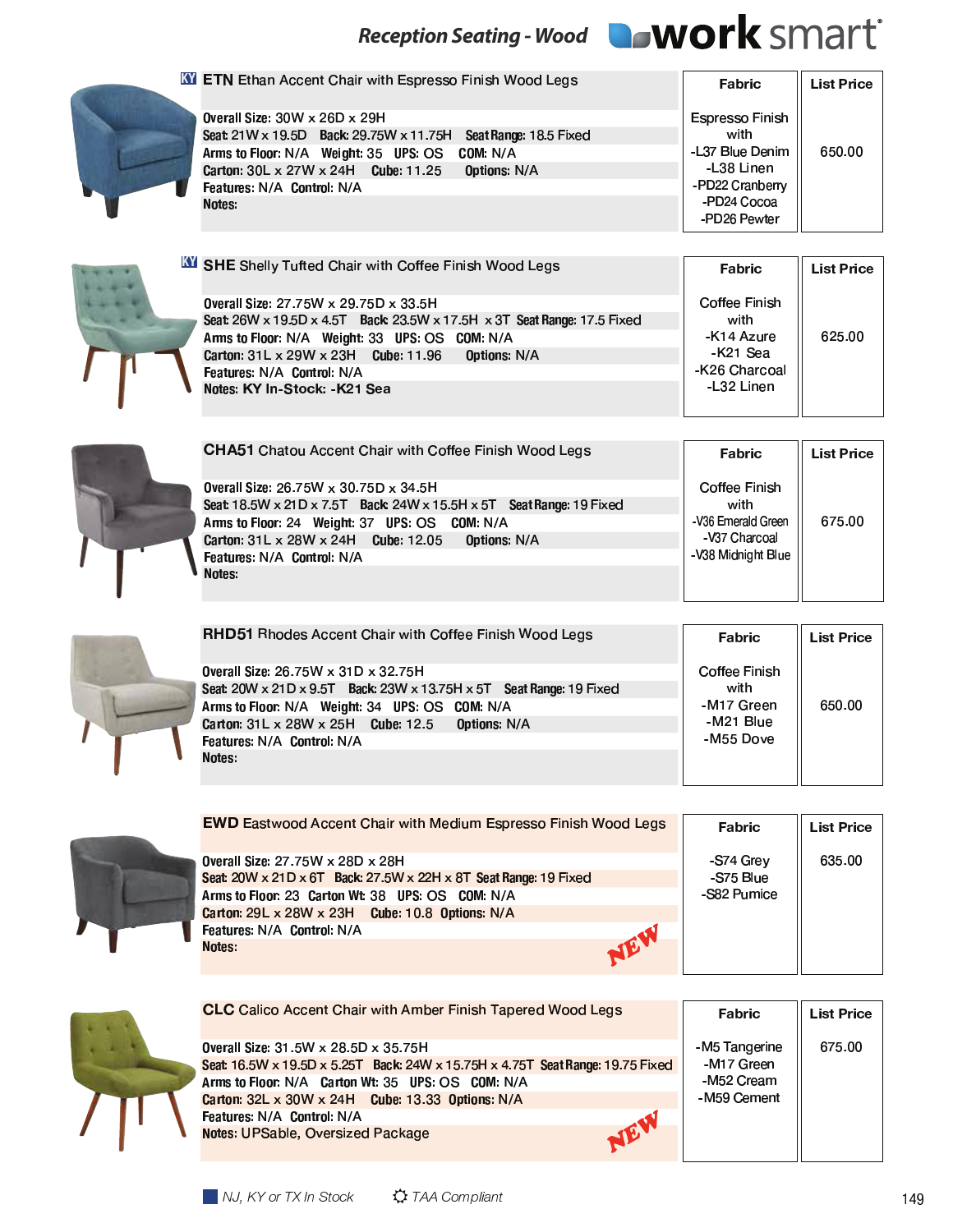## **NOTK** SMArt Reception Seating - Wood



VNS51A Venus Club Chair with Dark Espresso Finish Wood Legs Fabric **List Price Bonded Leather:** 895.00 Overall Size: 31W x 34.5D x 34H -CBD Crimson Seat 21W x 22.5D x 6.75T Back: 21W x 6.5H x 6.25T Seat Range: 18.75 Fixed -EBD Espresso Arms to Floor: 21 Carton Wt:47 UPS: OS COM: N/A Carton: 41 L x 28W x 21H Cube: 13.95 Options: N/A Fauux Leather: -P42 Sand Features: N/A Control: N/A NE -P45 Navy Notes: Tool-less Assembly. UPSable, Oversized Package -P47 Charcoal



| <b>SB517 Phillip Accent Chair with Mid-Century Finish Solid Wood Legs</b>   | Fabric    | <b>List Price</b> |
|-----------------------------------------------------------------------------|-----------|-------------------|
| Overall Size: $34.5W \times 30D \times 34H$                                 | -B87 Blue | 995.00            |
| Seat 19.5W x 21D x 11.5T Back: 28.75W x 15.25H x 4.75T Seat Range: 19 Fixed | -F51 Fog  |                   |
| Arms to Floor: 26.25 Carton Wt: 55 UPS: OS COM: N/A                         |           |                   |
| Carton: 35L x 31W x 28H Cube: 17.58 Options: N/A                            |           |                   |
| <b>Features: N/A Control: N/A</b>                                           |           |                   |
| <b>Notes: UPSable, Oversized Package</b>                                    |           |                   |

Ш

Fabric

**List Price** 



| <b>BP-DANAC</b> Dane Accent Chair with Dark Coffee Finish Solid Wood | Fabric          | <b>List Price</b> |
|----------------------------------------------------------------------|-----------------|-------------------|
| Legs                                                                 |                 |                   |
| <b>Overall Size: 29.75W x 30.5D x 33.75H</b>                         | -F45 Blue Steel | 825.00            |
| Seat 19.25W x 21D x 5T Back: 28.75W x 14.25H Seat Range: 19.75 Fixed | -F46 Charcoal   |                   |
| Arms to Floor: 26 Carton Wt: 43 UPS: 117 COM: N/A                    | -F47 Wheat      |                   |
| Carton: $32L \times 30W \times 25H$ Cube: 13.88 Options: N/A         | -F48 Turquoise  |                   |
| Features: N/A Control: N/A                                           | -F49 Merlot     |                   |
| JEV<br>Notes: UPSable, Oversized Package                             |                 |                   |
|                                                                      |                 |                   |

MST51 Main Street Chair with Espresso Finish Wood Accents



| Overall Size: 30W x 29.5D x 32H<br>Seat 23.75W x 23D Back: 24.5W x 17H Seat Range: 18 Fixed<br>Arms to Floor: 25.25 Carton Wt: 56 UPS: Yes COM: 5 yds.<br>Carton: $29L \times 25W \times 25H$ Cube: 10.49 Options: N/A<br>Features: N/A Control: N/A<br>Notes: Weight Capacity Limit: 265 lbs.<br>Also available in Custom Fabric, see page 32. | Espresso Finish<br>w/ Ave Six Fabric<br>-C28 Woven Wheat<br>-S22 Woven Seaweed<br>-W12 Woven Charcoal<br>-W17 Woven Indigo | 930.00            |
|-------------------------------------------------------------------------------------------------------------------------------------------------------------------------------------------------------------------------------------------------------------------------------------------------------------------------------------------------|----------------------------------------------------------------------------------------------------------------------------|-------------------|
| <b>MST52 Main Street Loveseat with Espresso Finish Wood Accents</b>                                                                                                                                                                                                                                                                             | Fabric                                                                                                                     | <b>List Price</b> |
| Overall Size: 49.25W x 29.5D x 32H<br>Seat 43.5W x 22.5D Back: 44.5W x 17H Seat Range: 18 Fixed<br>Arms to Floor: 25.25 Carton Wt: 86 UPS: OS COM: 6 yds.                                                                                                                                                                                       | Espresso Finish<br>w/ Ave Six Fabric                                                                                       |                   |
| Carton: $46L \times 29W \times 23H$ Cube: 17.77 Options: N/A<br>Features: N/A Control: N/A<br>Notes: Weight Capacity Limit: 529 lbs.<br>Also available in Custom Fabric, see page 32.                                                                                                                                                           | -C28 Woven Wheat<br>-S22 Woven Seaweed<br>-W12 Woven Charcoal<br>-W17 Woven Indigo                                         | 1350.00           |
| <b>MST53</b> Main Street Sofa with Espresso Finish Wood Accents                                                                                                                                                                                                                                                                                 | Fabric                                                                                                                     | <b>List Price</b> |
| Overall Size: 75W x 30.75D x 32.75H<br>Seat $69W \times 21.5D$ Back: $69W \times 27H$ Seat Range: 18.25 Fixed<br>Arms to Floor: 26 Carton Wt: 111 LTL: Yes COM: 7.5 yds.                                                                                                                                                                        | Espresso Finish<br>w/ Ave Six Fabric                                                                                       |                   |
| Carton: 69L x 29W x 22H Cube: 25.47 Options: N/A<br>Features: N/A Control: N/A<br>Notes: Weight Capacity Limit: 650 lbs.<br>Also available in Custom Fabric, see page 32.                                                                                                                                                                       | -C28 Woven Wheat<br>-S22 Woven Seaweed<br>-W12 Woven Charcoal<br>-W17 Woven Indigo                                         | 1930.00           |